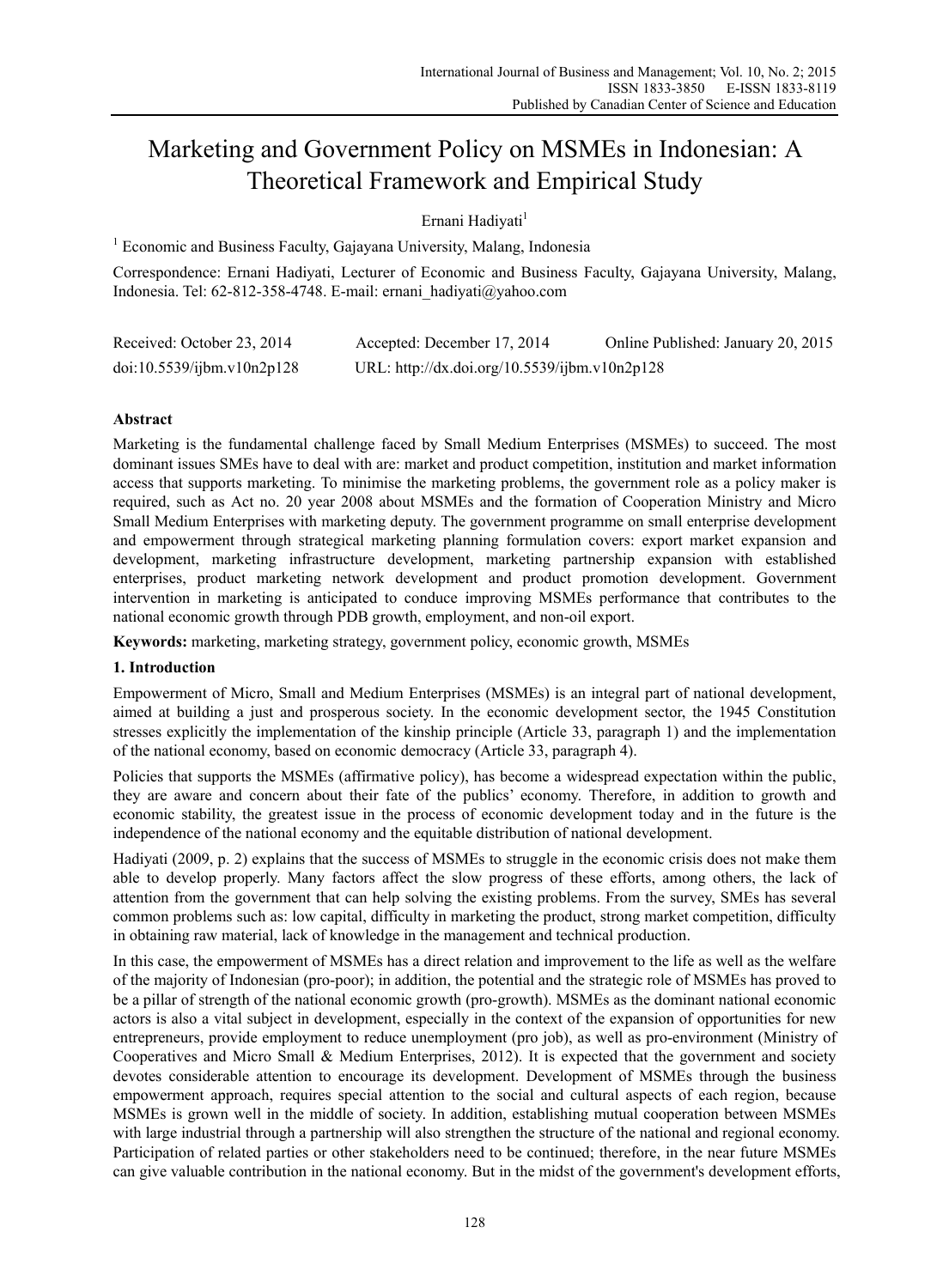the majority conditions of MSMEs are not ideal, where MSMEs are not experiencing significant growth and are not much different when the initial condition was established. Only a few MSMEs are capable of developing into large business. That is because SMEs has limitations and constraints (Sulistiyono & Mulyanan, 2010). One of the weaknesses and constraints of MSMEs in order to achieve business success is the marketing aspect.

Marketing is considered relevant for both large and small organizations (Hogarth-Scott et al. 1996) and the basic principles of marketing is deemed applicable to both (Reynolds, 2002; Siu & Kirby, 1998). Marketing in a small companies has unique characteristics that distinguish them from large organizations (Fillis, 2002; Gilmore et al., 2001). Marketing in a small company has been characterized by attributes such as haphazard, informal, loose, unstructured and spontaneous (Gilmore et al., 2001), and when it is compared to "textbook" of marketing seems to have negative connotations. Small companies seem to have certain disadvantages associated with pricing, planning, training and forecasting (McCartan-Quinn & Carson, 2003). Most marketing in SMEs is driven by innovation (O'Dwyer et al., 2009). In addition, small companies appear to operate close to the customers, their purpose are to be flexible and to respond quickly to the changing customer needs (McCartan-Quinn & Carson, 2003). Some SMEs place a strong emphasis on the customer service, concern with the employee welfare and reliance on intuition and environmental awareness in its marketing (Blankson et al., 2006). Another distinctive characteristic of small enterprise is that there are various constraint on marketing sector. According to the literature, the function of marketing in SMEs does not work well because of poor cash flow, lack of marketing expertise, the size of the business, tactical and strategic customer problems (O'Dwyer et al., 2009), a narrow customer base, excessive reliance on owner-managers marketing competencies (Stokes, 2000b), limited resources related to the finance and marketing concepts.

#### **2. Marketing on Micro, Small, and Medium Enterprises (MSMEs)**

Nowadays, the market is very competitive, it is marked by the speed and change as a common characteristic. Customers expect more new features and updates of existing products on a regular basis. The emergence of new technologies affect the way of doing business and raises the possibility of new markets. Hadiyati (2010, p. 13) explains that marketing is a fundamental problem which is faced by MSMEs; there are three things which is considered as a main problem, namely: the problem within competition of market and products, access to market information and institutions which supports the marketing of MSMEs.

The company must have the ability to constantly keep up with change and update the way running the business. It is important to encourage companies to become a player in the market when the companies launch their product because the knowledge of market is absolutely necessary and it separates the winners from the losers in the business. Market approach is required to gain the essential market knowledge to sell the product into the market. Market knowledge is very important, especially for micro and small businesses, because it helps in identifying other existing actors on the market that will become potential threat to its existence. Market knowledge also helps small businesses to develop a competitive advantage through improving customer knowledge and demand, and thus take a strong position in the market. Marketing of SMEs is based on the inherent characteristics of SMEs, such as, size, few number of resources, the influence the owner-behavior, strong sales focus, a strong awareness of some aspects of formal marketing, and personal contacts network. (Jovanov & Stojanovski, 2012).

Watson (2003), states that the SMEs needs external support in the term of outsourcing, especially in the form of knowledge and information related to different aspects of enterprise function (management, finance, marketing, production, etc.).

The problem in general, such as the inability of entrepreneurs which leads to inadequate planning, sales and competitive weaknesses (identified as the most important factor of the failure of SMEs). Small companies generally have a lack of knowledge and skill in managerial and marketing aspects. This finding is supported by studies in the economics of two different countries, England and Nigeria (Ugwushi, 2009, p. 204). There are ten aspects which influence the general condition of business, namely disasters and accidents, competition, inadequate infrastructure and lack of social support, high taxes, lack of knowledge of accounting, managerial incompetence, poor marketing and sales efforts, poor economic conditions, inadequate planning of operations, financial problems. In England, the influential aspects are the managerial incompetence (77%), poor marketing and sales efforts (69%) and inadequate planning of operations, (88%); while in Nigeria, the lack of knowledge and skill in managerial and marketing aspects are also critical factor to the success or failure in business - the managerial incompetence (44%), poor marketing and sales efforts (70%) and inadequate planning of operations (50%). The success in small business depends not only on the presence of products and markets, but also the benefit of the marketing of products in the market (Smith, D., 1990, pp. 37–60).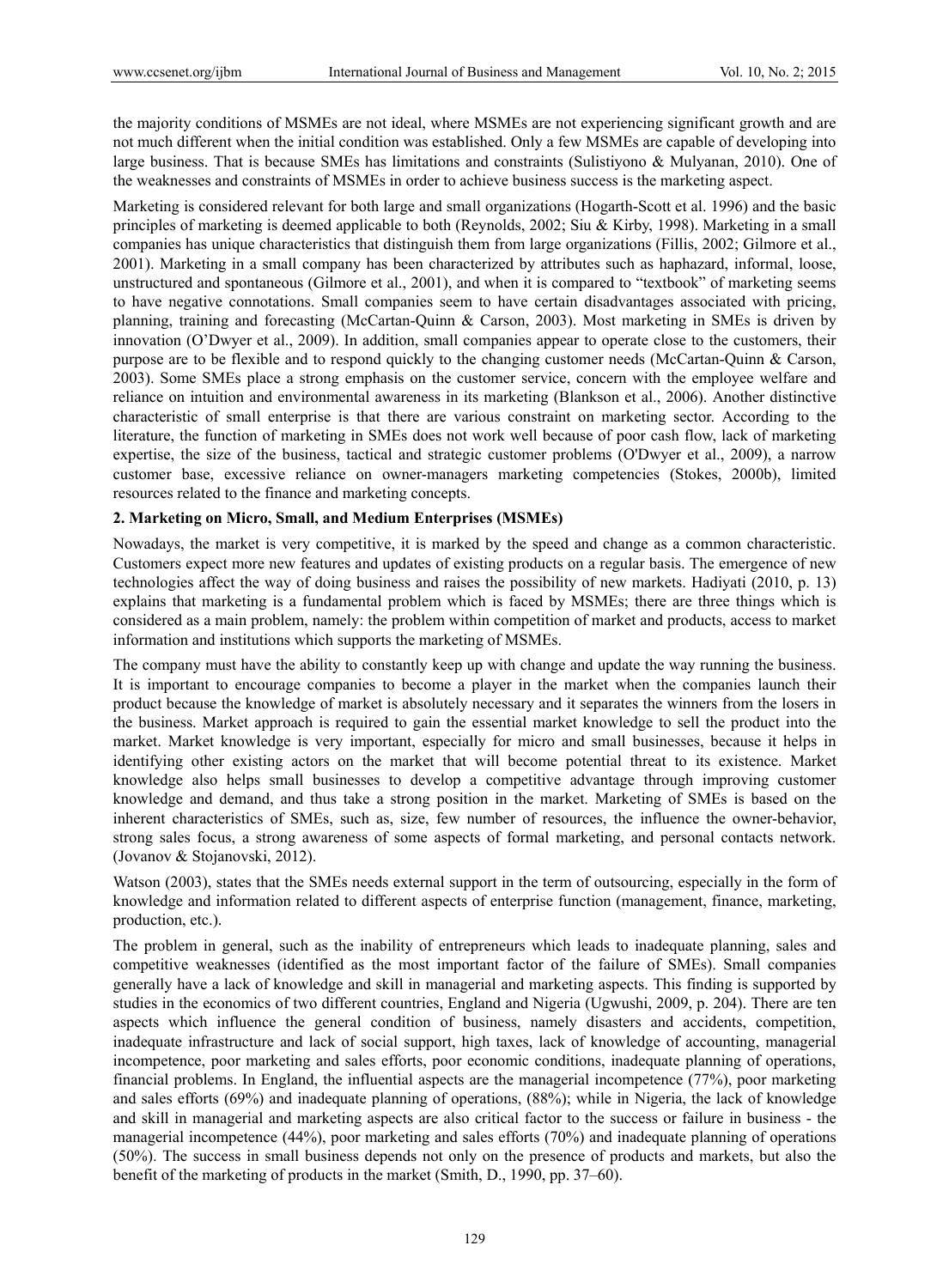In the global recession, SMEs needs to be very proactive in keeping up the sales turnover. The basic principles of marketing apply to large and small businesses equally, the lack of sophisticated marketing is considered to be a problem for small companies. However, the Internet is now regarded as one of the marketing tools that can be used to allow small companies to effectively compete with large business organizations. Online marketing arena has experienced significant growth over the past few years, while traditional marketing has deteriorated mainly due to high costs. Small enterprises usually have different requirements in the marketing strategy, with the inherent characteristics which has an impact on the willingness or ability of the owner or manager to use conventional and or contemporary marketing tools (Cromie, 1991, p. 3).

The improvement of marketing skills in small businesses can be achieved through education on the owners or managers of SMEs. Marketing education, especially for the owner or manager of small enterprise is inherently problematic. These problems must be recognized and addressed by educators in marketing, which seeks to use education as a means to improve the marketing practices of small enterprises. Omar and Anas (2014) explain the results of their study that the general problems faced by SMEs are financial capital, management, production, skilled labor, marketing, quality, competition, support and other related problems. Abdullah (1997), also argues that the main problems faced by SMEs as a whole are capital problem, marketing, management, production, skilled labor, and so on. In addition, the findings Chamhuri et al. (1995) finds that the MSME entrepreneurs also face problems in terms of selling price. This problem exists because of the high cost of the production process and the number of the production produced by SMEs is too small, and therefore they cannot compete with large competitors. According to Chee (1985), there are various problems faced by SMEs. Among the major problems encountered is the competition for the domestic market and abroad. For the domestic market, the competition comes from the SMEs themselves and also from large -scale industrial operators of local and overseas. For overseas markets, Chee (1985) estimates that only 5 percent of the products of rural SMEs have been able to penetrate in the market. This situation may be due to lack of information or the high price and low quality. Ragayah and Rahmah (1995) conducts a study on the marketing and SME chain. In their study, there are important problems faced by SMEs who market the product. Low quality makes the manufacturers difficult to sell their product in the market, especially overseas. Although the company can produce the goods according to the desired output, they also have to take into account other things such as date line of supply and placing reasonable selling prices so that existing customers continue to buy from them. In addition to manage those problem under control, there are also problems, which beyond the control of the operator, such as late payments from buyers which will limit capital turnover and high transportation costs which can lead to high prices.

Ragayah and Mercy (1995), states that a good marketing strategy is closely related to the size of the different marketing channels, finding marketing channels as well as the affordable price. In addition, some aspects such as research, knowledge and experience about the price, competition, demand and consumer tastes are also important. Omar and Anas (2014) explains that in order to improve the marketing of SMEs, they need financial support and non-financial programs through partnerships with large companies in exploiting the marketing opportunities and carry out promotional activities for domestic and overseas market through branding and other promotional media. The partnership program which is conducted by linking SMEs with large companies and multi-national companies linked to the government needs to be improved. The finding of their research results that support of the government to MSMEs has a major impact to overcome the encountered problems. The partnership marketing which is conducted by SMEs is considered to be the best method.

Wan Liz Ozman and Sulzani studies another method of marketing (the additional marketing) in term of sales orientation (2002). SMEs focus on how to do a massive sales and promote the sustainable sales. In line with the purpose, promotion strategy aims to disseminate information about the supply of goods is very important. There are four tools or methods which considered to be the most appropriate promotion of the products for SME namely: advertising, sales promotion, personal selling and publicity. O'Regan and Ghobadian (2004, p. 292) argues that most of the scale businesses in the United States, are SMEs; therefore, there is a need to explore the role of marketing orientation in SMEs as a distinct group from the business organization. Spillan and Parnell (2006) in his research explains that there is a significant relationship between marketing orientation and performance of SMEs.

Jovanov, TM; Stojanovski (2012) explains that SMEs typically have certain characteristics, which serve to distinguish it from the larger business organization. These characteristics include the inherent weaknesses with respect to capitalization and awareness in marketing their products. High failure rate of SMEs is largely due to weaknesses in financial management and marketing. Marketing practices in the context of the characteristics of SMEs need to consider the role of the owner or managers in improving the company's marketing practices.

In small enterprises, the line between marketing and sales becomes difficult to be distinguished, because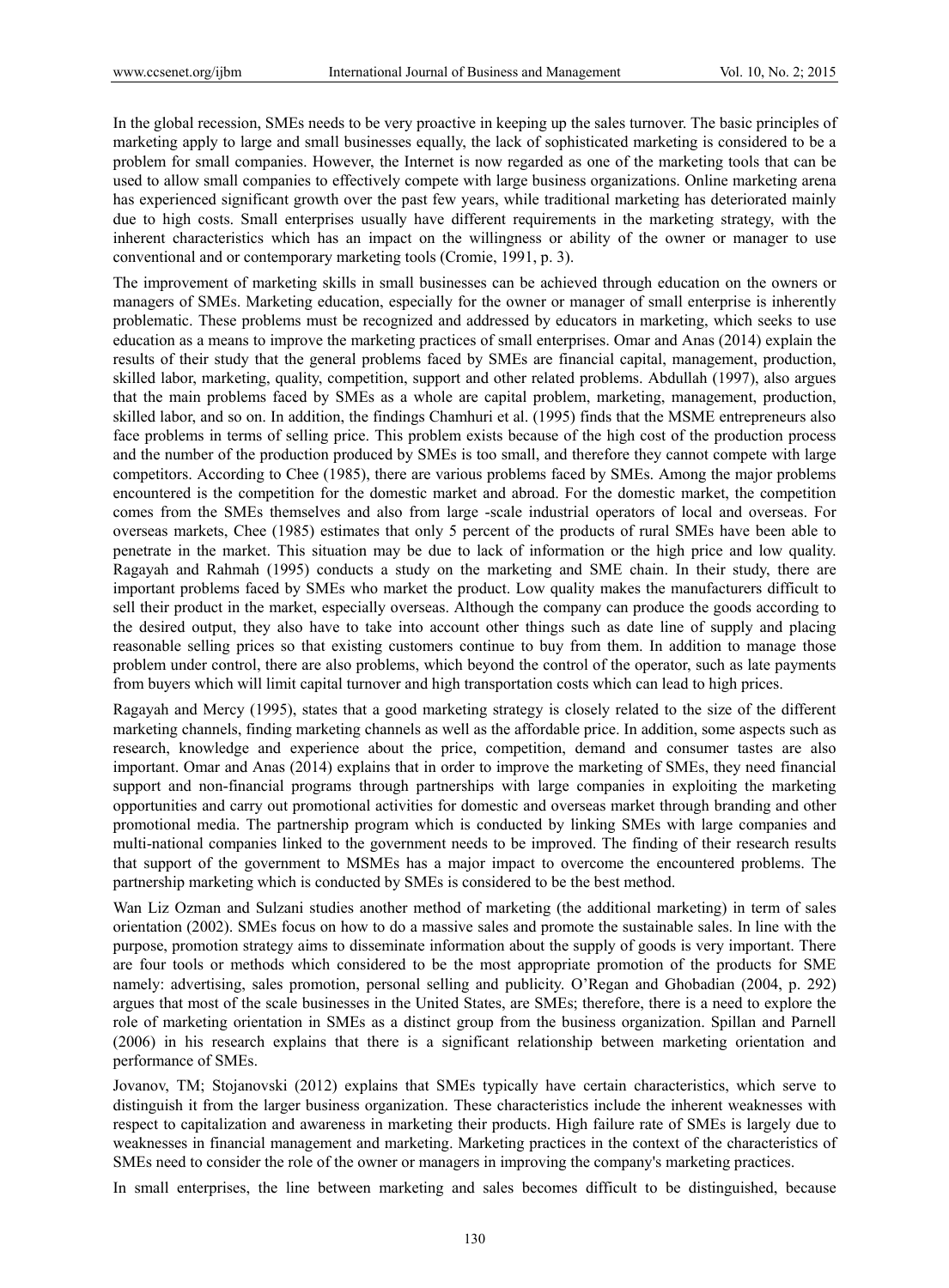marketing occurs during the sales process and for many small companies, the owner or manager has the perception that selling is the marketing (Oakey, 1991, pp. 343–356).

Some marketing activities pose a particular problem for smaller enterprises. Research shows that a small company that does market research and efficiency promotion, has a difficulty in determining the measurement, while for the price of the product, they just rely on what is considered the industry norm, regardless of the company's own its' individual circumstances (Jovanov, 2011). Marketing activities in small enterprises has a direct correlation to the attitude of the owner or manager, experience, and expertise in marketing. A small enterprise owner or manager has a little time to think strategically about the business (Brown, 1995), with the limited resources that require intuitive decision making (Tibbits, 1981, pp. 173–188). Jovanov Marjanova Conevska (2011) concludes that the results of his marketing functions have several problems in term of poor cash flow, lack of marketing expertise, business size, as well as the tactical and strategic problem of customer relationships.

MSMEs needs to have marketing in a compatible setup with the characteristics of the company and accepted by the owner or manager. Most small enterprises, marketing theory offers little practical use in everyday marketing activities. Knowledge and skills in marketing can also be obtained through education.

Marketing educators need to establish what is required by the owners or managers in general about marketing, and also marketing education in particular, and how it can be delivered.

Another way to practice marketing in small business is through the use of a marketing tool, which offers a comprehensive and easiness through a guidance to assist SMEs in developing, implementing and managing their marketing efforts such as: Market Assessment, Plan Marketing, Branding, Public Relations, Advertising, Collateral marketing, Digital Marketing, Promotion, and Sales Leads.

Reijonen (2009) explains that traditionally, marketing theory has been developed on SMEs scale. In his dissertation research which concentrates on three interrelated constructions: marketing concept, market orientation and business success. The marketing concept is defined as organizations destination to identify the needs and wants of targeting markets and then to meet their needs more effectively and efficiently than its competitors. Market orientation is the implementation of the marketing concept. It consists of three behavioral components, namely customer orientation, competitor orientation, and inter-functional coordination and three sets of activities, such as generating, disseminating, and responding to market intelligence. Finally, market orientation seems to improve the company's performance and success.

Perception about SMEs marketing concept refers to the business philosophy (Kohli & Jaworski, 1990). SMEs concentrates more on marketing tasks, such as promotions, and the ultimate goal of marketing is making a sale. Möller and Anttila (1987) also finds in the SME marketing is often viewed from the narrow perspective of sales orientation. Hill (2001) and Hogarth-Scott et al. (1996) states that one of the reasons that the company's survival often depends on the sales. The results showed that the customer has the important role to be studied in marketing SMEs. Creating and maintaining relationships with customers that are considered important and success is measured by customer satisfaction.

#### **3. Research Method**

This paper reviews marketing aspect specifications and government policy on SMEs in Indonesia by using qualitative and quantitative approach. The qualitative approach is used to describe the government policy in marketing according to Act no.20 year 2008 about SMEs and marketing strategy from Cooperation Ministry deputy and MSMEs in marketing. The quantitative approach is to describe the MSMEs performance towards the economy in Indonesia by analysing the Cooperation Ministry and MSMEs secondary data in 2010–2011 including enterprise unit growth, PDB data, employment and non-oil export data. The analysis results in government policy implementation toward the MSMEs development and empowerment in Indonesia. In a nut shell, analysis by using qualitative and quantitative approach is a conceptual frame approach and an empirical study on marketing aspect and government policy for MSMEs in Indonesia.

#### **4. The Government Policy Aims toward the Micro, Small, and Medium Enterprises (MSMEs)**

Small and Medium Enterprises has contributed to economic growth in some countries, therefore, the government assistance strongly supports to the increasing growth in the number of small and medium enterprises. Government assistance and intervention in the development and empowerment program of small and medium micro enterprises are realized with a wide range of policies at the central and local governments in the short, medium and long term development programs. Amizade, F. V. (2011) explains that the central and local governments as well as communities have an important role in promoting SMEs, so as to improve the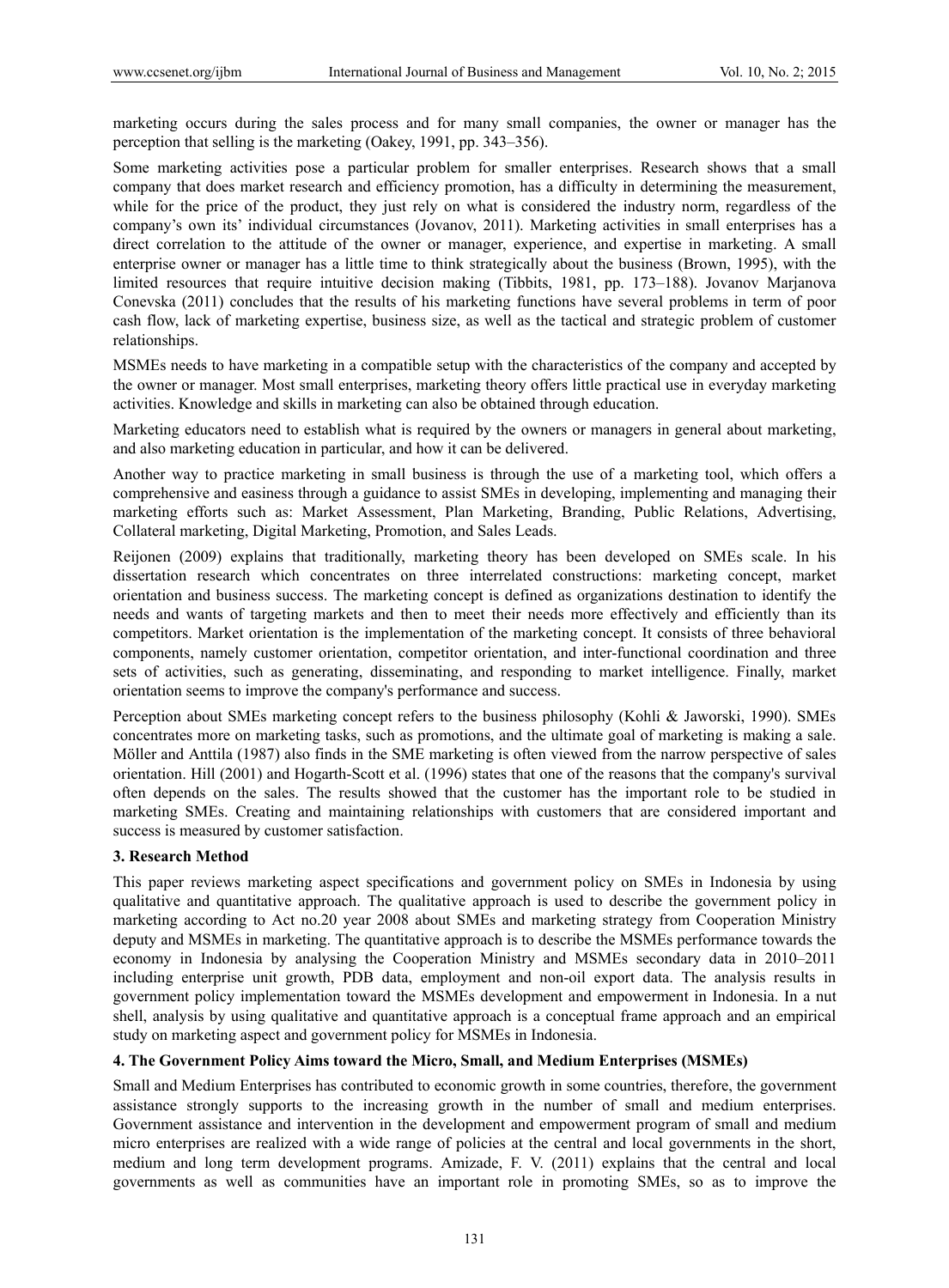development of a country. The government is responsible for shaping policy at the national level and enable the promotion of SMEs, contributing to employment, household incomes and poverty reduction. Kornijezuk (2004, p. 11) states that micro and small enterprises plays a relevant role in the use of raw materials, meet the needs of local markets, distribution of income and social mobility. In the globalization era, SMEs is key actors in any production system and contribute significantly to job creation and the formation of Gross Domestic Product.

Ayyagari et al. (2007) in his study identifies that SMEs as a core element in the strategy of the community to encourage economic growth, employment and poverty reduction. Rural development is rooted in the development of community-based and uses a bottom-up approach to improve the countryside communities through decentralization, participation, and governance (Behera & Engel, 2006, p. 14). Jahanshahi et al. (2011) explains that the development of SMEs in India contribute to job creation, improve the income of the community, and also address the problem of regional disparities.

Government policy affects the level of entrepreneurial activity - regulatory policy, trade policy, labor market policy, regional development policy, social policy, and even the gender policy. It is the regular duty for the Government to encourage the growth of local MSMEs and it can help directly to reduce the poverty by increasing income levels and creating jobs. Policy with respect to the development of the field of marketing has been described in Law No. 20 of 2008 on MSMEs. The content of Law No. 20 of 2008, Article 18 is about the development in the field of marketing, as referred to in Article 16 paragraph (1) letter b is done by: a. conducting marketing research and studies; b. disseminating market information; c. Improve management and marketing techniques; d. provides a means of marketing which includes the implementation of market testing, marketing agencies, trade house provision, and the promotion of Micro and Small Enterprises; e. provide support for the promotion of the products, network marketing, and distribution; and f. provide professional consultants in the field of marketing. Policies in this marketing field is also supported by Hadiyati (2010), her research results assert that the empowerment of MSMEs conducted by the central and local governments in the field of marketing, especially in the area of Trenggalek, Indonesia; the goverments provide the assistance in form of exhibitions, trade boards, trade missions and business meeting which is influential to sales. The more effective means of promotion of the government will be supporting the sales activities of the products of MSMEs.

Article 19, the development in the field of human resources as referred to in Article 16 paragraph (1) letter c is done by: a. promoting and cultivating entrepreneurship; b. improving the technical and managerial skills; and c. establishing and developing education and training institutions to undertake education, training, counseling, motivation and creativity of the business, and the creation of new entrepreneurs. Article 20 which is about the development in the field of design and technology refers to in Article 16 paragraph (1) letter d, the realization is done by: a. building capacity in the field of design and technology and quality control; b. promoting cooperation and transfer of technology; c. improving the ability of Small and Medium Enterprises in the field of research to develop new designs and technologies; d. providing incentives for Micro, Small and Medium Enterprises that develop technology and protect the environment; and e. encouraging the Micro, Small, and Medium Enterprise to obtain a certificate of intellectual property rights.

The implementation of empowerment programs for Micro, Small and Medium Enterprises in the future, requires the necessary adjustments and improvements to strategic activities or new initiative activities. Whether both activities that have not been accommodated but it has been coordinated through the Ministry of Cooperatives and Micro Small Medium Enterprise in outline of the Strategic Plan of the Ministry of Cooperatives and Micro Small and Medium Enterprises year 2010–2014. In the preparation of the Strategic Plan of the Ministry of Cooperatives and Micro Small and Medium Enterprises year 2010–2014 based on the Law No. 20 Year 2008 on Micro, Small and Medium Enterprises; the government encourages and accelerates the empowerment of Micro, Small and Medium Enterprises as well as improve competitiveness.

Specifically, in order to achieve optimum result, the Ministry of Cooperatives and MSMEs have established cooperatives and MSMEs empowerment strategies in the areas of marketing especially for the product development and marketing strategies. The improvement of MSME product in term of quality, innovation and creativity is a chain that requires considerable attention in the development of marketing and business networks of MSMEs. Coordination between production and marketing are absolutely necessary to direct the efforts to empower the integrated and sustainable SMEs; the empowerment includes the approach of the One Village One Product (OVOP). The purpose of the marketing and the strengthening of network is to win the domestic market share and an increase in the export market. Ministry of Cooperatives and SMEs has commissioned the Institute of Marketing Services for Micro Small and Medium Enterprises as an independent business unit, but it is still a unit under the Ministry to facilitate the promotion of Micro Small and Medium Business products in domestic and international markets. The scope of activities are the promotion of superior products, providing market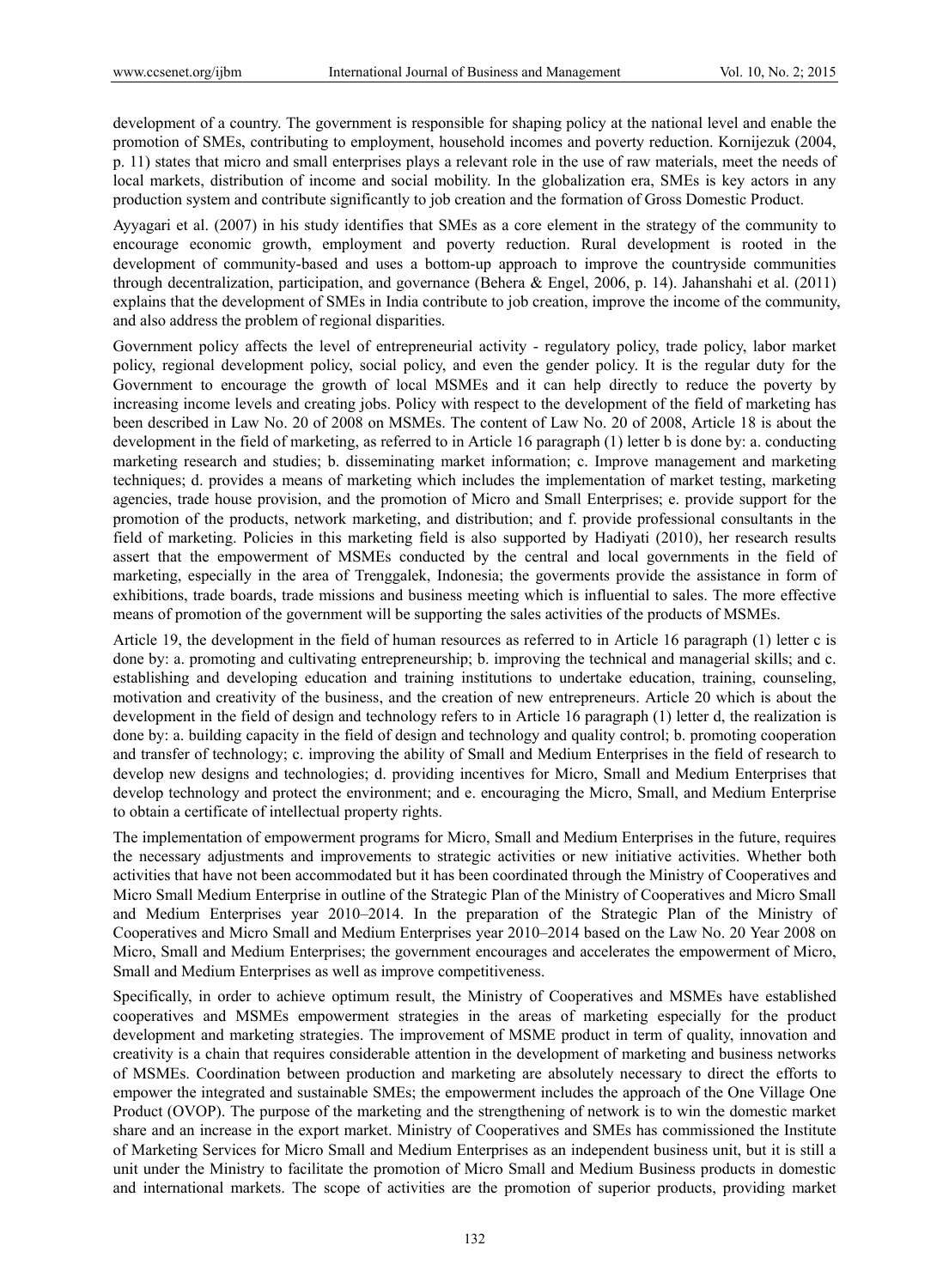information, and providing human resources and develop partnerships between MSMEs with large enterprises to carry out the functions of marketing and training for marketing product of Small and Medium Enterprises.

Ministry of Cooperatives and SMEs (2012) argues that the implementation of MSME development programs are technically involving institutional deputy in accordance with the field and its function, namely: Deputy Head of Marketing and Business Network. Details of the activities are as follows:

a. The development and expansion of export markets for Micro Small and Medium Enterprises, the programs are: (1) Provision of potential export market information for MSMEs products; (2) Strengthening the capacity and standardization, (3) Promotion of MSMEs potential export products; (4) MSMEs takes part in the overseas exhibitions; (5) facilitating to increase competitiveness ; (6) partnership to promote creative industries; (7) facilitating trading house; (8) Developing information systems for consolidation of MSME export cargo.

b. The development of MSMEs marketing Infrastructure, the programs are: (1) Facilitating the development of traditional markets, (2) Guidance on market management by the cooperative; (3) Development of MSMEs' marketing business facilities in the strategic locations and group; (4) Revitalization of Traditional Markets in remote or border areas (5) Market Revitalization Pilot through cooperatives; (6) revitalized marketing efforts; (7) facilitating the market access of Product MSME in strategic places (Commodities Market); (8) Supporting micro businesses through facilitating schools cooperative; (9) facilitating the micro enterprise through assistance in product registration; (10) Facilitating the Development of SMEs in the cosmetic products and traditional medicine sector.

c. Development of MSMEs through partnerships, the programs are; (1) Improving the product quality of MSMEs which is market-oriented; (2) Facilitating the organization of partners meeting activities; (3) Strengthening the institutional marketing of MSME products; (4) Facilitating MSMEs through partnership to improve product packaging; (5) Facilitating MSMEs through partnership to know the franchise system; (6) Facilitating MSMEs through the partnership to know the trading system; (7) Facilitating MSMEs through partnership to know subcontracts system; (8) Facilitating MSMEs through partnership to know about eco-products system; (9) Facilitating MSMEs facilitated through partnership in the tourism sector; (10) Facilitating MSMEs through partnership in the biomass energy sector; (11) Facilitating MSMEs through partnership with State-Owned Enterprises; (12) Facilitating MSMEs to be an investment partner to certain institution.

d. Development of product marketing network of MSMEs, the programs are; (1) Organizing the Street Vendors; (2) Increasing the productivity of MSMEs; (3) Developing of MSMEs business networks; (4) Facilitating the organization of the activity people market for the business expansion; (5) Improving the market access of MSMEs; (6) Facilitating micro business to develop into a business network of modern retail; (7) Facilitating micro business through the clinic; (8) Facilitating micro business through a public market; (9) Facilitating street Vendors to secure their business location; (10) Organizing the coordination of marketing programs and business networks.

e. Development of product promotion of MSMEs, the programs are; 1) Collecting the data and information relating to the products of MSMEs; (2) Facilitating the promotion of MSMEs market expansion in various forms, such as catalogs publications of Cooperatives and MSMEs product, promotion through the internet media, exhibition and cooperation with the Institute of Public Service Agency Marketing Services of the Ministry of Cooperatives and SMEs; (3) participating in the MSMEs exhibition (MSMEs Festival); (4) printing the MSMEs product catalog; (5) MSMEs participating in the thematic, creative and participatory exhibitions; (6) promotion of MSMEs through the MSMEs Trading Board .

## *4.1 Definition and Criteria Micro, Small and Medium Enterprise (MSMEs)*

General limitations in this article defines MSMEs for industrial and non- industrial processing. For the definitions of MSMEs in the processing industry, following the Central Bureau of Statistics which is based on the amount of labor, are as follows:

- Micro business is the economic activity that is carried out either by individuals or households and a body, the number of the employee are 1-4.
- Small businesses are the economic activity that is carried out either by individuals or households and a body, the number of the employee are 5-19.
- Medium business is the economic activity that is carried out either by individuals or households and a body, the number of the employee are 20-99.

While the definition of MSMEs, following the definition of non-industrial, according to Law No. 20 of 2008 on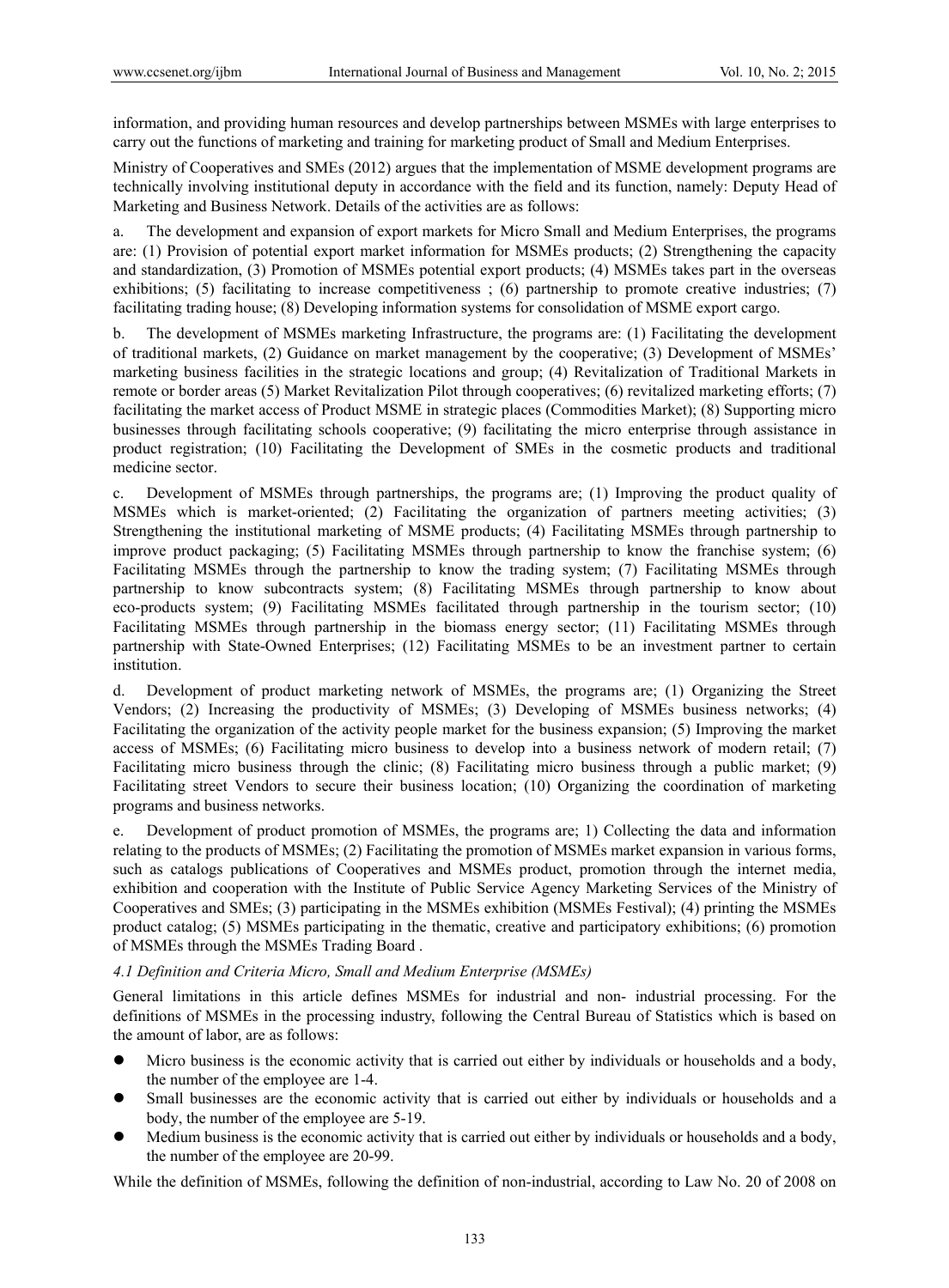MSMEs, are as follows:

- Micro business is the economic activity that is carried out either by an individual or household as well as a body that has a net assets up to IDR 50 million and aims to produce goods or services for commercial sale and has an annual sales turnover of up to IDR 300 million.
- Small businesses are the economic activities carried out either by an individual or household as well as a body that has a net assets up to IDR 50 million up to IDR 500 million and aims to produce goods or services for commercial sale and has an annual sales turnover up to IDR 300 million up to IDR 2.5 billion.
- Medium businesses is economic activity that is carried out either by individuals or households as well as a body that has net assets of up to IDR 500 million to IDR 10 billion and aims to produce goods or services to be sold commercially and have a turnover of sales annually until IDR 2,5 billion to IDR 50 billion.

## 4.2 The Role of MSMEs toward Economy in Indonesia

Empowerment of MSMEs is very strategic, because of its great potential in driving the economic activities, and also to be a basis for most of the sources of income of the people to improve their welfare. The existence and role of MSMEs which is in 2011 reached 55.21 million business units, and it covers 99.99 percent of businesses agent in nationwide, in the national economy system, it is not doubt that MSMEs has given many benefits such as its contribution to provide employment, the establishment of the National Gross Domestic Product (GDP), improve the foreign exchange, and national investment. The progress of empowerment of MSMEs from year to year, is always monitored and evaluated both in terms of its contribution to the creation of the gross domestic product (GDP), provision of employment, creation of national foreign exchange through exports, and development of business actors. Overall, the above macroeconomic indicators are always used as a reference in the development of policies to empower MSMEs as well as an indicator of the successful implementation of policies that have been implemented in the previous year. The role and contribution of MSMEs to the economy was based on data in 2010-2011, from the data it can be seen the development of MSMEs in terms of the creation of the GDP, the revenue of the value of non-oil exports and employment.

## 4.3 The Progress of the Number of MSMEs

Statistics of MSMEs (2012) describe the development of the number of micro, small, and medium enterprises in  $2010-2011$  period, the result is that the number of the MSMEs is increasing by 2.57 percent from 53,823,732 units in 2010 to 55,206,444 units in 2011. From the data, it can be concluded that MSMEs are businesses with the largest percentage at 99,99 percent of businesses nationwide in 2011. For more details, the number of the data of MSMEs development can be seen in Figure 1.



Figure 1. The number of MSMEs development in 2010–2011

From the data, the largest proportion of business units in MSMEs are (1) Agriculture, Livestock, Forestry and Fisheries (48.85 percent); (2) Trade, Hotels and Restaurants (28.83 percent); (3) Transportation and Communications (6.88 percent); (4) Manufacturing (6.41 percent); and (5) services (4.52 percent. While smallest proportion of business units in MSMEs are (1) Finance, Real Estate and Business Services (2.37 percent); (2)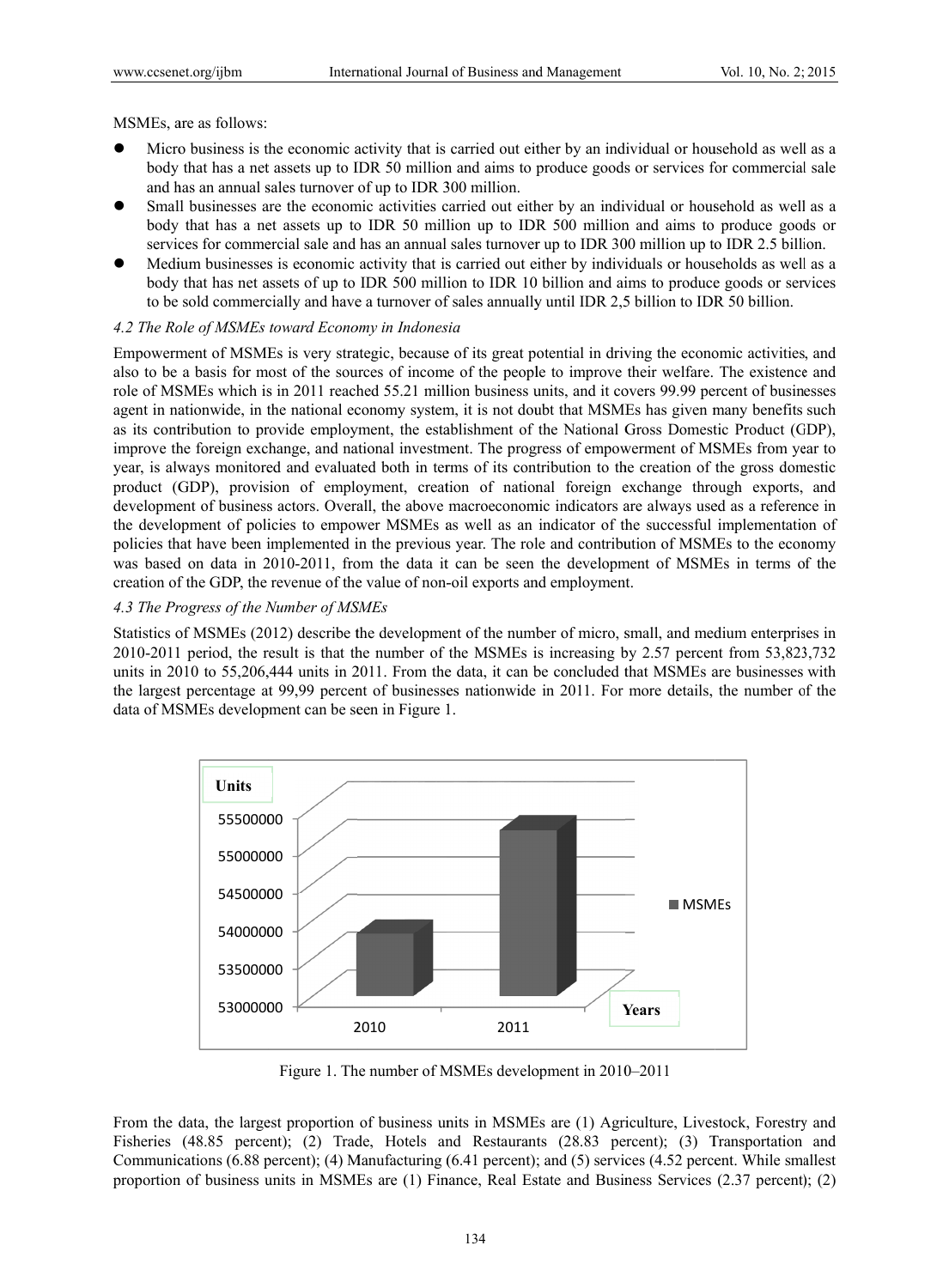Building (1.57 percent); (3) Mining and Quarrying (0.53); and (4) Electricity, Gas and Water (0.03).

*4.3 MSMEs Contribution to the Creation of Gross Domestic Product (GDP)* 

MSMEs Statistics (2012) explains the role of MSMEs in 2010 to the creation of the national GDP in current prices was IDR 3466.4 trillion or 57.12 per cent, the contribution of Micro enterprise was IDR 2051.9 billion or 33.81 percent and the Small Business was IDR 597.8 billion or 9.85 percent. While Medium Enterprises was IDR 816.7 trillion, or 13.46 percent of the total national GDP, the rest is large business, it was IDR 2602.4 trillion, or 42.88 percent. Whereas in 2011, the role of MSMEs to the creation of the national GDP in current prices was IDR 4303.6 trillion or 57.94 percent of the total national GDP, experiencing growth of IDR 837.2 trillion, or 24.15 percent compared to 2010. Contributions of Micro Enterprise was IDR 2579.4 billion or 34.73 per cent and the Small Enterprise was IDR 722.0 billion or 9.72 percent. While Medium Enterprise was IDR 1002.2 trillion or 13.49 per cent, large business was IDR 3123.5 billion or 42.06 per cent. For more details, the contribution of MSMEs to GDP based on current prices is in Figure 2.



Figure 2. MSMEs contribution to GDP at current price in 2010–2011

On the other hand, in 2010 the value of the national GDP at constant price in 2000 is at IDR 2217.9 trillion, the role of SMEs is IDR 1282.6 trillion or 57.83 percent of the total GDP IDR 239.1 trillion, or 10.78 percent. While Medium Enterprises stood at IDR 324.4 trillion, or 14.63 percent, the rest is Large Business, it contributes IDR 935.4 trillion, or 42.17 percent. The contribution of micro and small enterprise nationally was IDR 719.1 billion or 32.42 percent, the national GDP at constant price in 2000 was IDR 2377.1 trillion, the contribution of MSMEs was IDR 1369.3 trillion or 57.60 percent (the contribution of Micro enterprise was IDR 761.2 trillion, or 32.02 per cent and the Small enterprise was IDR 261.3 trillion, or 10.99 percent and Medium Enterprise was 346.8 trillion or 14.59 percent), while the contribution of Large Enterprises was IDR 1007.8 trillion, or 42.40 percent. The contribution of MSMEs is increased by IDR 86.8 billion or 6.76 per cent over the previous year. For more details, the contribution of SMEs to GDP, based on constant prices is in Figure 3.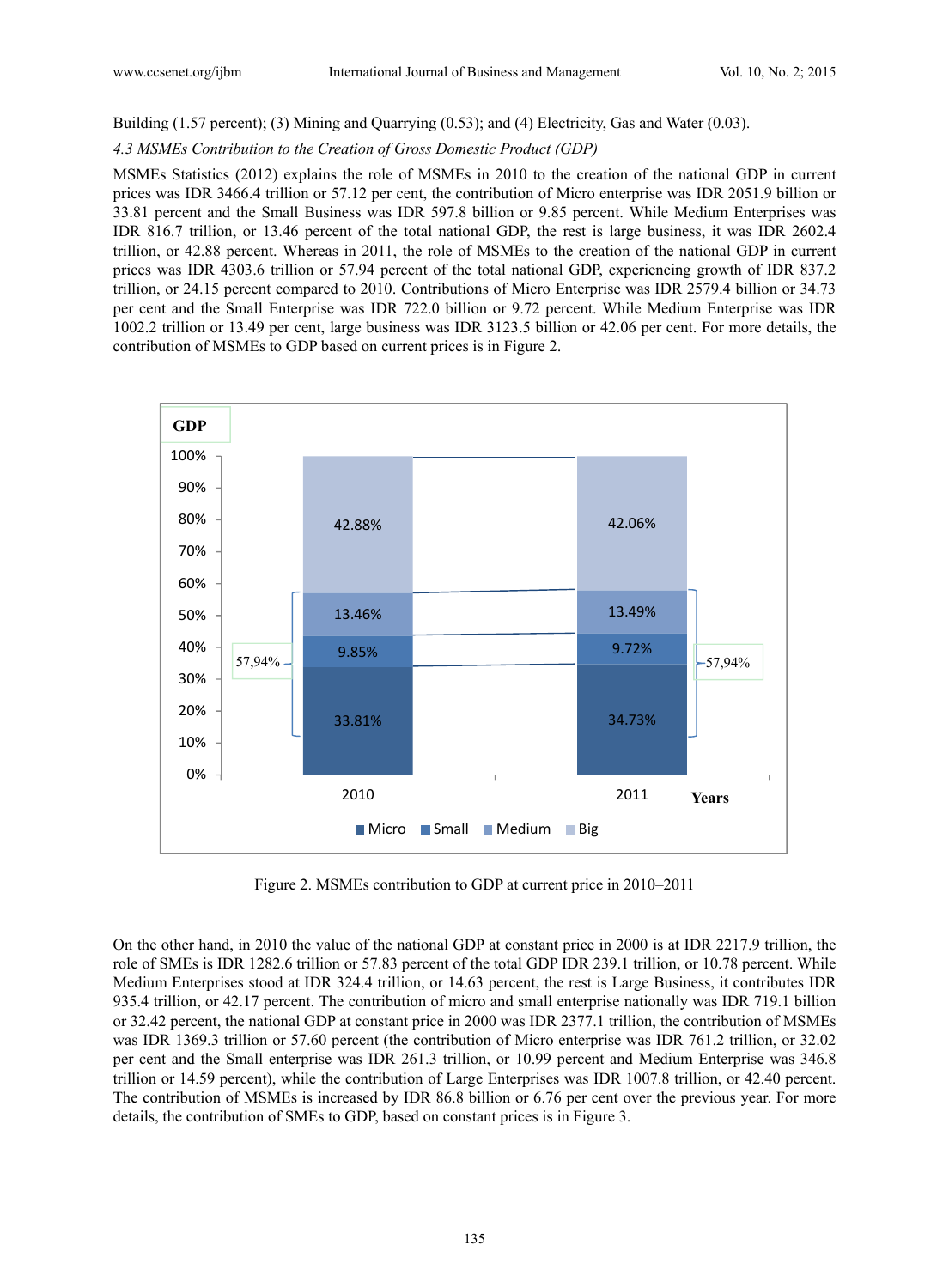

Figure 3. The contribution of MSMEs, based on GDP constant prices in 2010–2011

The MSMEs contribution Against the Total Establishment of Export Value.

MSMEs Statistics (2012) describes the contribution of MSMEs to the formation of the total value of non-oil exports in 2010 and the amount is IDR 175.9 trillion, or 15.81 percent. The contribution of Micro enterprise was IDR 16.7 billion or 1.50 percent and the Small enterprise is IDR 38.0 billion or 3.42 percent, while Medium enterprise is IDR 121.2 trillion, or 10.89 percent and the rest is Large Business, it contributes IDR 936.8 trillion, or 84.19 percent.

In 2011, the role of SMEs to the formation of the total value of non-oil exports was increased by IDR 11.5 billion or 6.56 percent. It means the MSMEs has achieve target achievement rate of IDR 187.4 trillion, or 16.44 percent of the total value of non-oil exports. The contributions Micro enterprise was Rp 17.2 billion or 1.51 percent and the Small enterprise was IDR 39.3 billion or 3.45 percent. While Medium Enterprises was IDR 130.9 trillion, or 11.48 per cent, Large Business contributed IDR 953.0 trillion or 83.56 percent. For more details SMEs contribution to the formation of export value is in Figure 4.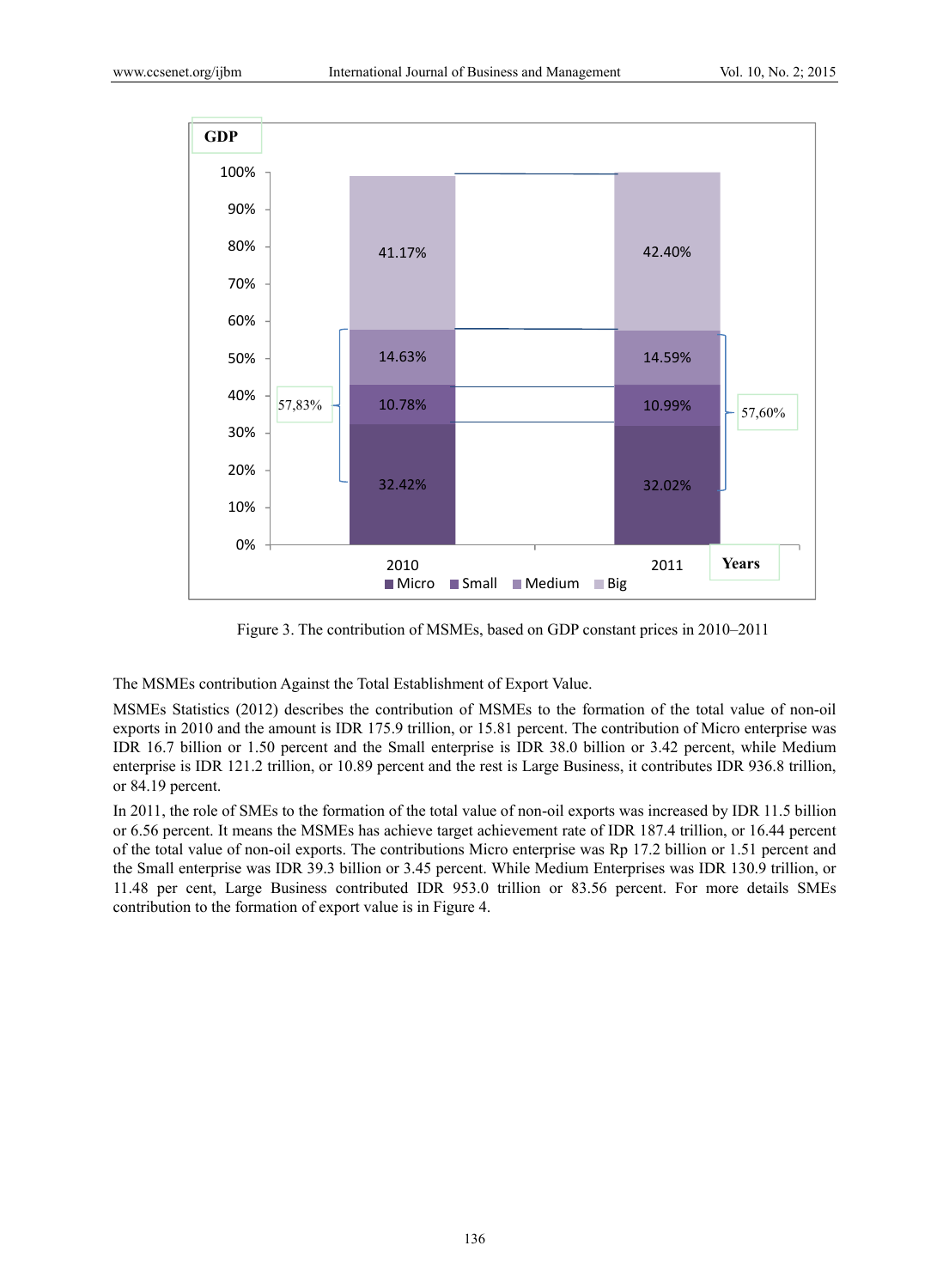

Figure 4. Contributions of MSMEs to the establishment of export value in 2010–2011

## *4.4 Contribution of MSMEs in Generating Employment*

MSMEs Statistics (2012) describe the employment opportunities, and the role of MSMEs (2010) in generating employment was 99,401,775 people, or 97.22 percent of the total provision of the existing labor force. The contribution of Micro Enterprise was 93,014,759 people or 90.98 percent, and small enterprises was 3,627,164 people, or 3.55 percent, Medium Enterprises was 2,759,852 people or 2.70 percent, and the rest is Large Business. In 2010, for Micro Enterprise on Agriculture, Livestock, Forestry and Fisheries have the largest role in employment because they can employ 42,262,866 people, or 45.44 percent of the total labor force. While the largest employment in Small Business is in the Manufacturing sector, and it employs 986 166 people or 27.19 percent. The same pattern applies to Medium Enterprises, the largest employment is in manufacturing sector, and it hires 1,240,694 people or 44.96 percent.

In 2011, MSMEs can create jobs for 101,722,458 people or 97.24 percent of the total provision of the existing labor force, this number was increased by 2.33 percent, or 2,320,683 people compared to 2010. The contributions of Micro enterprise was 94.957.797 or 90.77 percent, the Small enterprise was 3,919,992 people or 3.75 percent. While Medium Enterprises, there was 2,844,669 people, or 2.72 percent. The large proportion job provision of Micro enterprise are in agriculture, livestock, forestry and fisheries, the number was 42,543,128 people, or 44.80 percent of the total labor force. That number was increased by 280 262 people or 0.66 percent from the previous year. For economic sectors that have the largest employment in Small Business is the Manufacturing sector, it employs 1,162,195 people or 29.65 percent. While the largest employment sectors on Medium Enterprises is the Manufacturing sector, it hires 1,231,298 people or 43.28 percent. For more details, the contribution of MSMEs to employment is in Figure 5.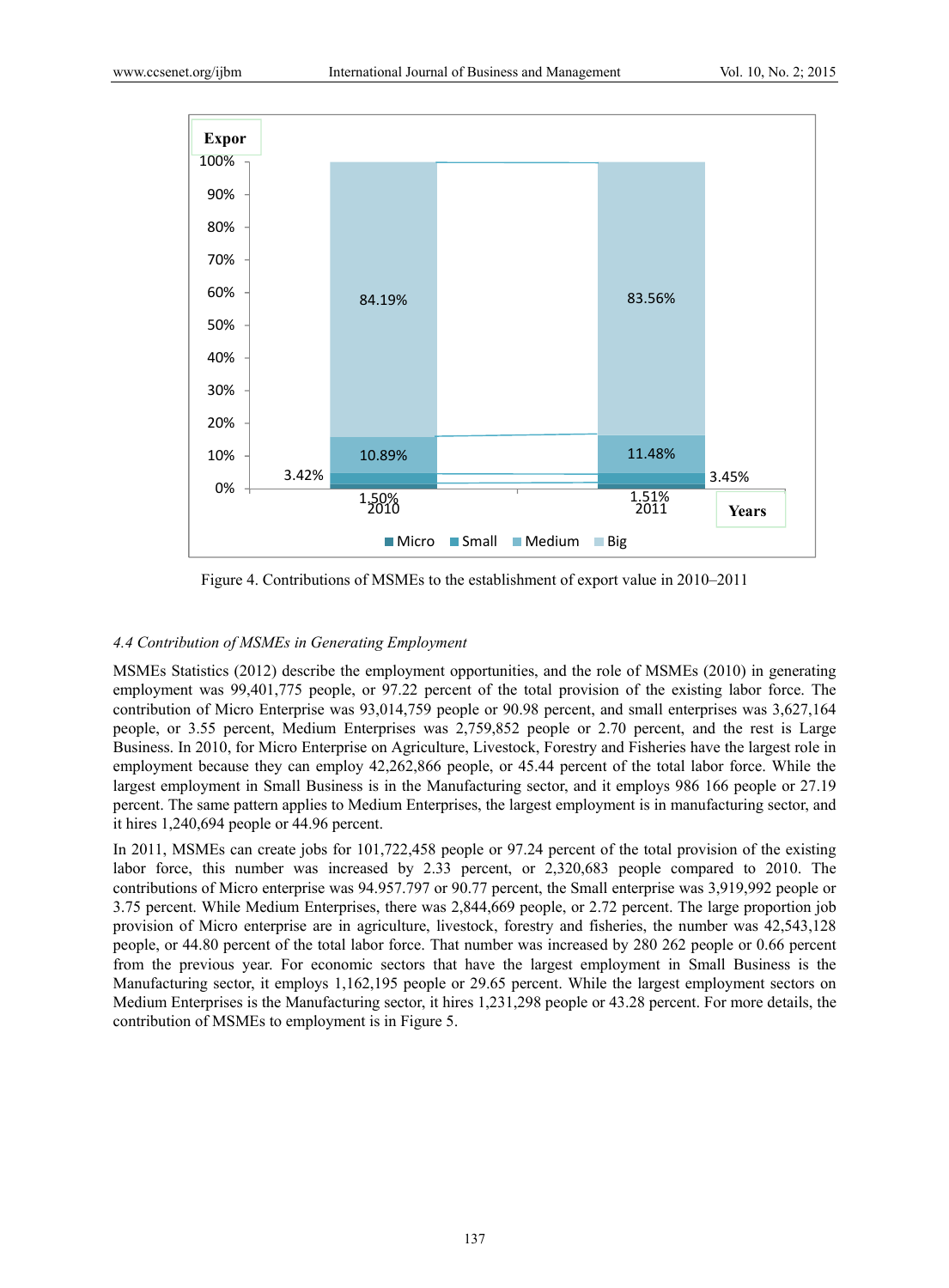

Figure 5. Contributions of MSMEs in generating employment in 2010–2011

#### **5. Discussion**

According to the previous data and explanation, SMEs has substantial contribution to the economy in Indonesia. Therefore, the government has an important role to the promotion and development of small enterprise. The government of United Kingdom of Great Britain and Northern Ireland (2012) has experienced the development of SMEs. They conduct promotion for SMEs in a simple and straightforward bureaucracy. This programs encourage SMEs to take advantage of government assistance that affect business performance. Souksavanh (2014) in his study of SMEs in Laos explains the government's role in promoting SME has no impact on the performance of the company. These findings imply the need for effective policies to promote SMEs with related policies, such as increasing the effectiveness of education, both formal education and vocational or technical training; improving the dissemination and enforcement of laws and regulations related to the business.

Liu, X. (2008) describes the small and medium enterprises (SMEs) in China has achieved rapid and sustained growth in the last two decades. The growth has been increasingly contributing to the economic development of China. SMEs that contribute to the economy in China already spot their problem. They have weak relationship with the external market, lack of technological innovation, and finance problem. This case brings to the needs for a more efficient government services and professionals for SMEs to enhance their competitiveness. The absence of high-quality services to the enterprise should encourage the government to provide SMEs with more professional service, convenient. So, SME can improve their ability to stay competitive in business. To implement this program, central and local governments need to coordinate the empowerment program.

### **6. Conclusion**

In Indonesia, and many countries, MSMEs has high contribution, so it is important for the government to continue empowering and developing the enterprise. In conducting its business performance, MSMEs faces several problems, one of the problems encountered is the field of marketing. Problems in marketing requires government intervention in solving it. The Government can impose various policies at the central and regional as outlined in the form of law and government regulations to support the development of MSMEs. There are several ways to measure the success of the government's role in the empowerment of MSMEs. The success are the development of national and local economics performance through Gross Domestic Product and Gross Regional Domestic Product, generating employment and contributing to the revenue of non-oil exports.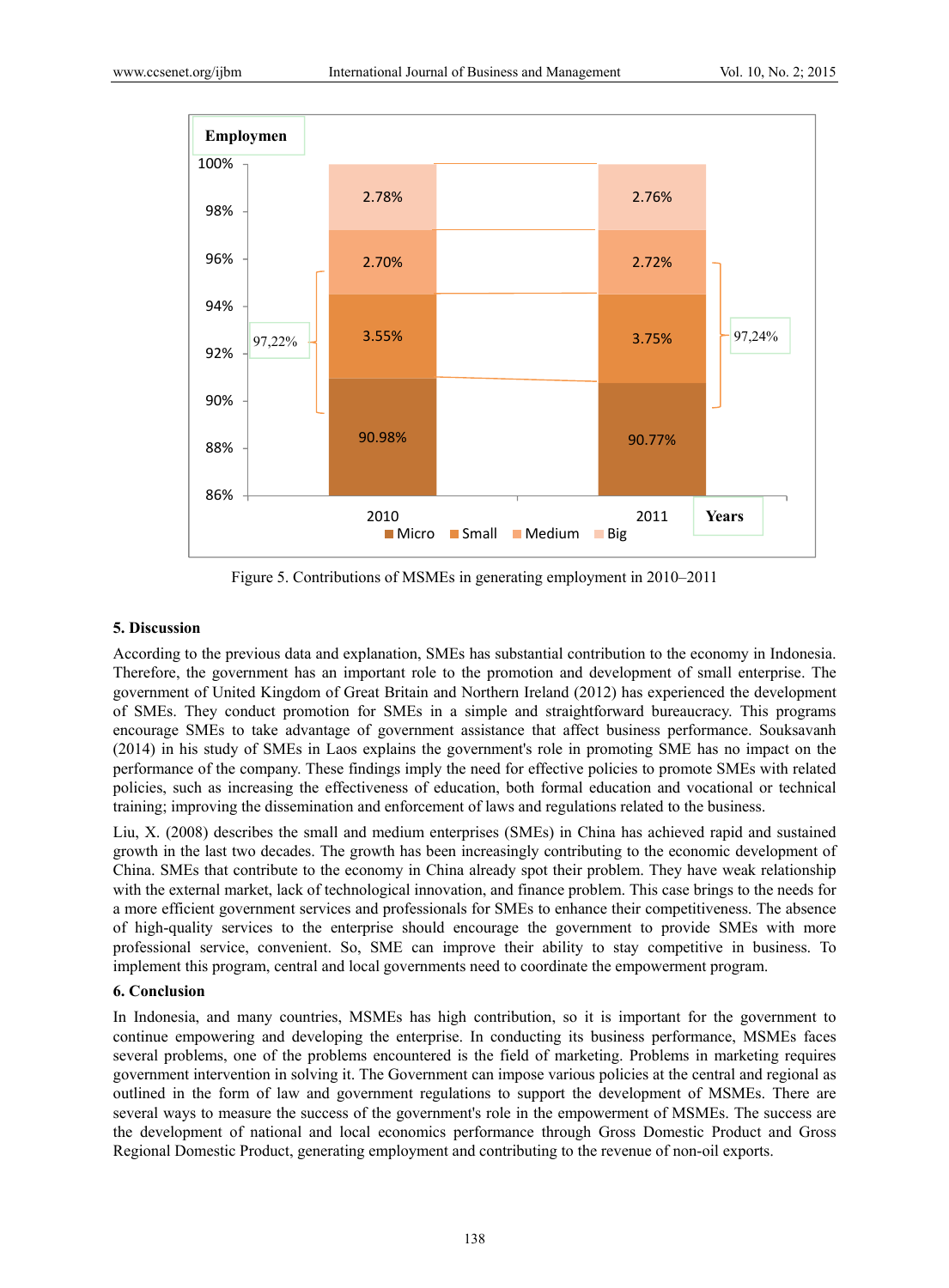#### **References**

- Amizade, F. V. (2011). The Role of Local Governments in Promoting SMEs: A Case of Rural Development in Monapo District. Final Report by Chacuamba, Ritsumeikan Asia Pacific University. Master of Sciences in International Cooperation Policy.
- Abdullah. (1997). *Pembangunan perindustrian di Malaysia perkembangan dan permasalahan.* Shah Alam: Fajar Bakti Sdn. Bhd.
- Ayyagari, M., & Beck, T. (2007). *A Small Business Economics, 29*, 415–434.
- Bell, C., & Newby, H. (1972). *Community studies: An introduction to the sociology of the local community*. New York: Praeger Publishers.
- Behera, & Engel. (2006). A New Institutional Economics (NIE) Forest Policy and Economics. *Institutional Analysis of Evolution of Joint Forest Management (JFM) in India, 8*(4), 350–362.
- Blankson, C., Motwani, J. G., & Levenburg, N. M. (2006). Understanding the patterns of market orientation among small businesses. *Marketing Intelligence & Planning*, *24*(6), 572–590. http://dx.doi.org/10.1108/02634500610701663
- Brown, J. (1995). *Business Growth Action Kit*. London: Kogan Page.
- Chamhuri, S., & Abdul, H. J. A. M. Z. (1995). *Industri desa Semenanjung Malaysia*. Bangi: Universiti Kebangsaan Malaysia.
- Chee, P. L. (1985). *The Role of Small Industry in Malaysia*. PhD Thesis. Kuala Lumpur: Universiti.
- Cromie, S. (1991). The Problems Experienced by Young Firms. *International Small Business Journal, 9*(3). http://dx.doi.org/10.1177/026624269100900303
- Fillis, I. (2002). Small Firm Marketing Theory and Practice: Insights from the Outside. *Journal of Research in Marketing & Entrepreneurship, 4*(2), 134–157. http://dx.doi.org/10.1108/14715200280001469
- Gilmore, A., Carson, D., & Grant, K. (2001). SME marketing in practice. *Marketing Intelligence & Planning, 19*(1), 6–11. http://dx.doi.org/10.1108/02634500110363583
- Hadiyati. (2009). *Kemitraan UMKM. Teori dan Aplikasi Bantuan BUMN-Bank.* Bayu Media Publishing. Malang, Indonesia.
- Hadiyati, E. (2010). Efektifitas Promosi dan Penjualan Pada Usaha Kecil. Program Pascasarjana Universitas Wijaya Putra Surabaya, Jawa Timur Indonesia.
- Hadiyati. (2010). Pemasaran Untuk UMKM. (Teori dan Aplikasi). Jilid 1. Bayu Media Publishing, Malang, Indonesia.
- Hill, J. (2001). A multidimensional study of the key determinants of effective SME marketing activity: Part 2. *International Journal of Entrepreneurial Behaviour & Research, 7*(6), 211–235. http://dx.doi.org/10.1108/EUM0000000006538
- Hogarth-Scott, S., Watson, K., & Wilson, N. (1996). Do small businesses have to practice marketing to survive and grow? *Marketing Intelligence & Planning, 14*(1), 6–18. http://dx.doi.org/10.1108/02634509610106197
- Jahanshahi et al. (2011). The Relationship between Government Policy and the Growth of Entrepreneurship in the Micro, Small & Medium Enterprises of India. *Journal of Technology Management & Innovation, 6*(1), 66–77. http://dx.doi.org/10.4067/S0718-27242011000100007
- Jovanov, M. T. (2011). Market Orientation, Marketing Strategy and Plan Basic Business Steps for Successful Competitive Positioning of the SMEs on the Market – With a Special Focus on the Confectionary Industry and Market in Republic of Macedonia. Doctoral Dissertation (working paper): Faculty of Economics.
- Jovanov, T. M. (2012). Marketing Knowledge And Strategy For Smes: Can They Live. Retrieved from https://eprints.ugd.edu.mk
- Conevska, B. (2011). Comparative Analysis of Factors From Marketing and Legal Perspective and Policies That Afect SMEs in Macedonia and EU, Conference Proceedings form the The First International Conference-Researching Economic Development And Enterpreneurship In Transitional Economies, Faculty of Economics, University of Banja Luka, Banja Luka, Bosnia and Herzegovina.
- Kementrian Koperasi dan UMKM. (2012). Peraturan Menteri Negara Koperasi Dan Usaha Kecil Dan Menengah Republik Indonesia Nomor: 06 /Per/M.Kukm/Xi/2012. Tentang Rencana Startegis Kementerian Koperasi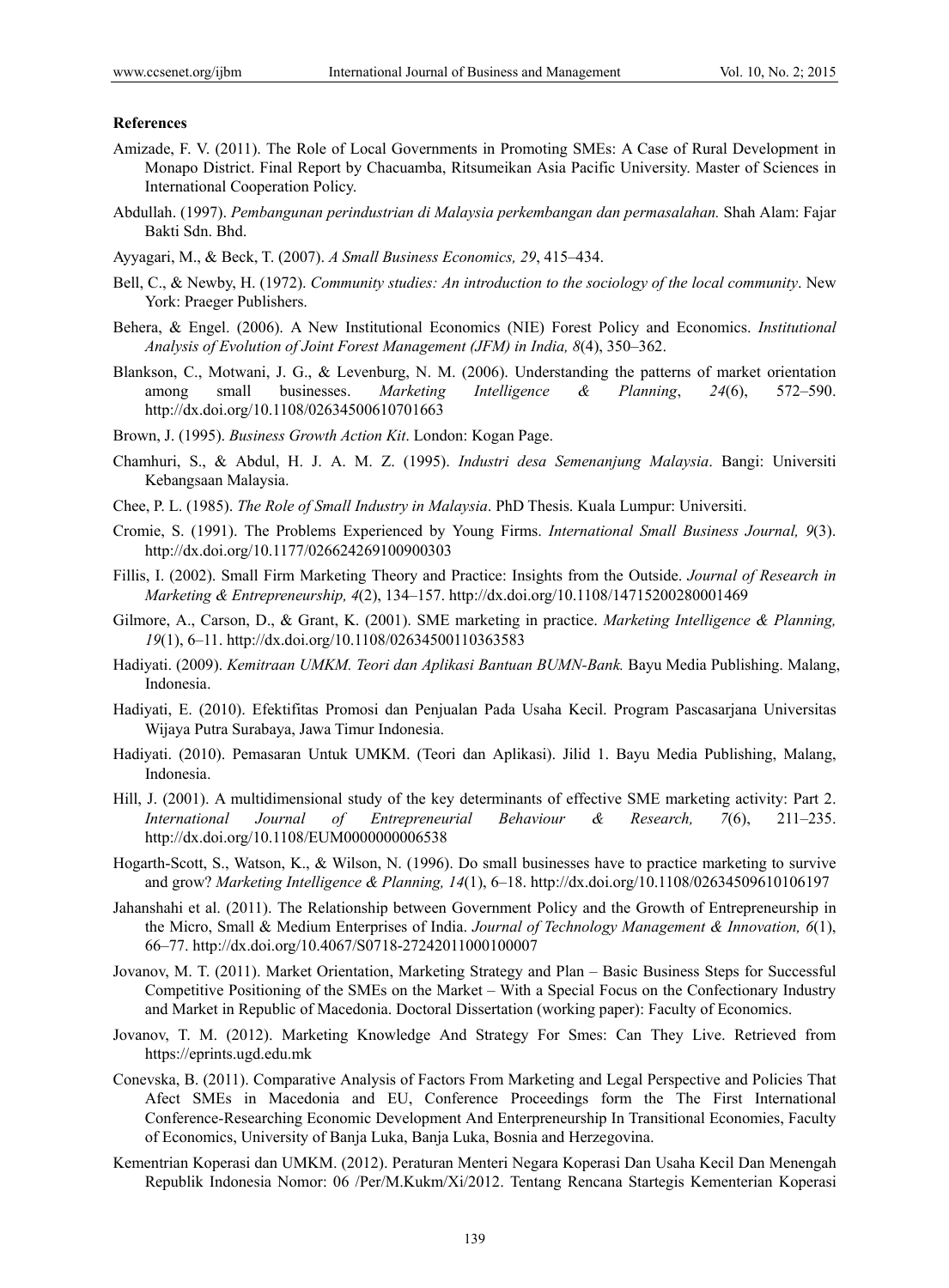Dan Usaha Kecil Dan Menengah Tahun 2012–2014.

- Kohli, A. K., & Jaworski, B. J. (1990). Market Orientation: The Construct, Research Propositions, and Managerial Implications. *Journal of Marketing, 54*(2), 1–18. http://dx.doi.org/10.2307/1251866
- Kornijezuk, F. B. S. (2004). Características empreendedoras de pequenos empresários de Brasília. Universidade de Brasília, Brasilia.
- Liu, X. (2008). SME Development in China: A Policy Perspective on SME Industrial Clustering. In Lim, H. (Ed.), *SME in Asia and Globalization, ERIA Research Project Report 2007-5* (pp. 37–68). Retrieved from http://www.eria.org/SME%20Development%20in%20China\_A%20Policy%20Perspective%20on%20SME %20Industrial%20Clustering.pdf
- McCartan-Quinn, D., & Carson, D. (2003). Issues which Impact upon Marketing in the Small Firm. *Small Business Economics, 21*(2), 201–231. http://dx.doi.org/10.1023/A:1025070107609
- Möller, K., & Anttila, M. (1987). Marketing Capability A Key Success Factor in Small Business? *Journal of Marketing Management, 3(*2), 185–203. http://dx.doi.org/10.1080/0267257X.1987.9964038
- Omar, A. (2014). The Marketing Of Small And Medium Enterprise (Sme) Products Based On Food Processing. *European Journal of Business and Social Sciences, 3*(5), 76–87.
- Oakey, R. (1991). Innovation and the Management of Marketing in High Technology Small Firms. *Journal of Marketing Management, 7*(4) (October), 343–356. http://dx.doi.org/10.1080/0267257X.1991.9964163
- O'Dwyer, M., Gilmore, A., & Carson, D. (2009). Innovative marketing in SMEs. *European Journal of Marketing, 43*(1/2), 46–61. http://dx.doi.org/10.1108/03090560910923238
- O'Regan, N., & Ghobadian, A. (2004). The importance of capabilities for strategic direction and performance. *Management Decision, 42*, 292. http://dx.doi.org/10.1108/00251740410518525
- Progress Report. (2012). Making Government business more accessible to SMEs–One Year On Progress report on enabling more SMEs to tender for government procurements March 2012 SME Progress Report. Retrieved from https://www.gov.uk/government/.../SME-Progress-Repo...
- Reijonen. (2009). *Role and Practices Of Marketing In SMEs. Thesis, Faculty of Law, Economics and Business Administration.* The University of Eastern Finland is a university in Finland with three campuses in Joensuu, Kuopio, and Savonlinna. It was formed in 2010 by a merger of two previously independent universities. Retrieved that the contract of the contract of the contract of the contract of the contract of the contract of the contract of the contract of the contract of the contract of the contract of the contract of the contract of

http://epublications.uef.fi/pub/urn\_isbn\_978-952-219-306-3/urn\_isbn\_978-952-219-306-3.pdf.

- Reynolds, P. L. (2002). The Need for a New Paradigm for Small Business Marketing? What is Wrong with the Old One? *Journal of Research in Marketing & Entrepreneurship, 4*(3), 191–205. http://dx.doi.org/10.1108/14715200280001471
- Souksavanh. (2014). Entrepreneurship, Government Policy and Performance of SMEs in Laos GSICS Working Paper Series No. 28 January 2014. Graduate School of International Cooperation Studies Kobe University.
- Smith, D. (1990). Small is Beautiful, but Difficult: Towards Cost-Effective Research for Small Business. *Journal of The Market Research Society, 32*(1), 37–60.
- Spillan Dan Parnell. (2006). Marketing Resources and Firm Performance among SMEs. *European Management Journal, 24*, 2–3.
- Statistik UMKM. (2012). Statistik Usaha Mikro Kecil Menengah (2010–2011). Sekretaris Kementerian Negara. Retrieved that the contract of the contract of the contract of the contract of the contract of the contract of the contract of the contract of the contract of the contract of the contract of the contract of the contract of http://www.depkop.go.id/index.php?option=com\_phocadownload&view=file&id=344:statistik-ukm-2012& Itemid=9
- Stokes, D. (2000b). Putting Entrepreneurship into Marketing: The Processes of Entrepreneurial Marketing. *Journal of Research in Marketing & Entrepreneurship, 2*(1), 1–16. http://dx.doi.org/10.1108/14715200080001536
- Sulistiyono, D. M. (2010). Strategi Pengembangan Pemasaran Usaha Kecil Menengah (UMKM) Pengrajin Sepatu Sandal. Hasil Penelitian Peneliti Muda–Tahun 2010. Retrieved from http://mmulyana.wordpress.com
- Tibbits, G. E. (1981). Small Business Management: A Normative Approach. In Peter, G., Philip, D., & Peter, W. (Eds.), *Small Business Perspectives, Chapter 5, Part 2* (pp. 173–188). London: Armstrong Publishing,